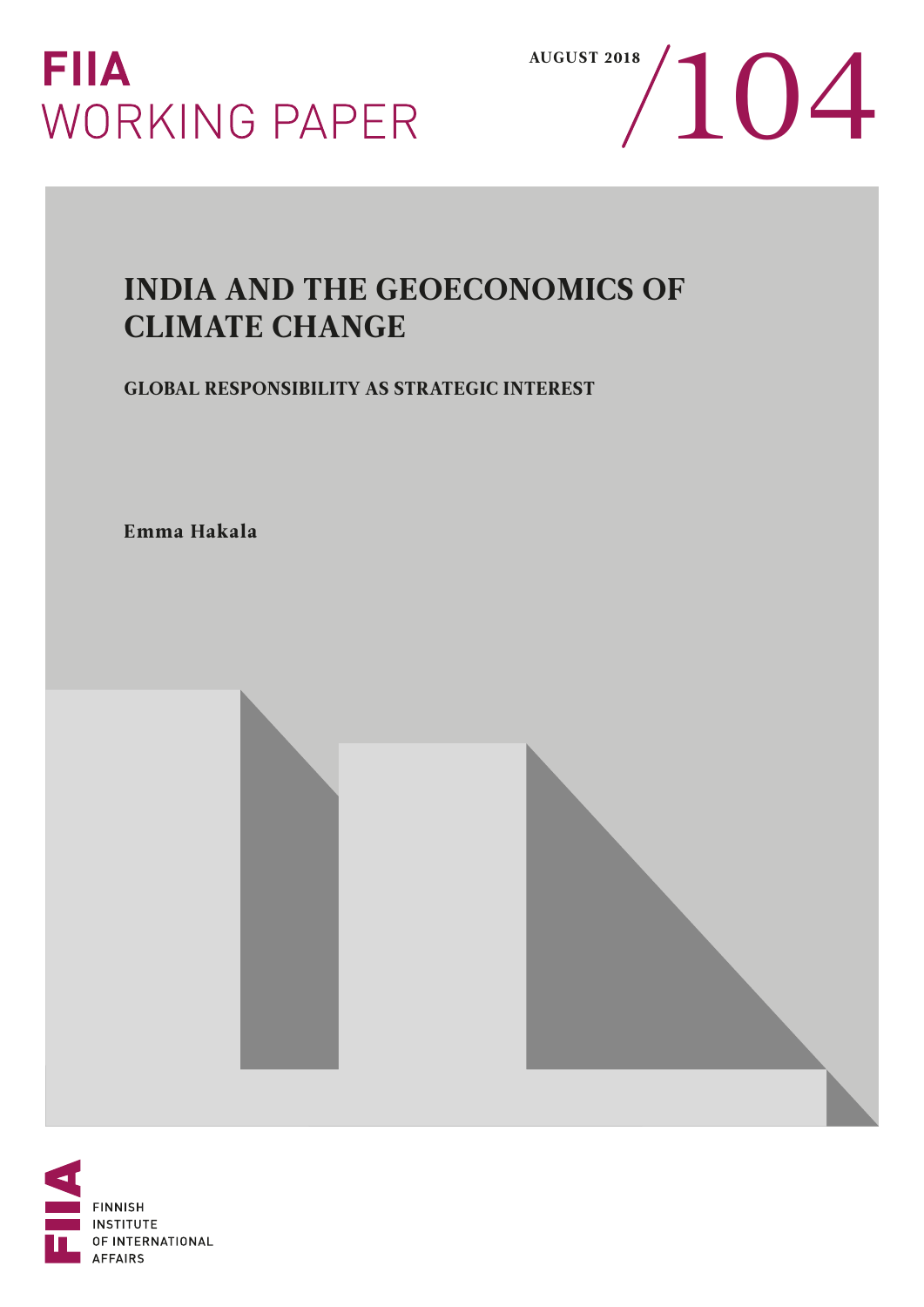## INDIA AND THE GEOECONOMICS OF CLIMATE **CHANGE**

## GLOBAL RESPONSIBILITY AS STRATEGIC INTEREST

As climate change progresses, it will have impacts on global politics, creating both new vulnerabilities and opportunities. Geoeconomics provides a useful analytical framework for the political implications of climate change as it shifts the focus from military force to economic means of exerting power.

This working paper looks at the geoeconomics of climate change in the case of India. It examines the ways in which India has used climate policies to gain leverage and contain threats regionally and globally. Due to its emerging power status and high vulnerability to climate impacts, India holds a key position in the global fight against climate change.

The paper argues that India has incorporated geostrategic uses of climate change into a wider shift in its foreign policy. Globally, it has chosen a cooperative strategy to emphasise its responsibility through diplomacy and sustainable energy investments, contributing to its role as a global power and to its influence in partner countries. Yet a similar geoeconomic climate policy has not been applied in its regional relations. The Indian case shows how climate change can lead to both competitive and cooperative geostrategies.



## EMMA HAKALA

*Research Fellow Finnish Institute of International Affairs*

*ISBN 978-951-769-575-6 ISSN 2242-0444 Language editing: Lynn Nikkanen*



Arkadiankatu 23 b POB 425 / 00101 Helsinki Telephone +358 (0) 9 432 7000 Fax +358 [0] 9 432 7799

www.fiia.fi

*The Finnish Institute of International Affairs is an independent research institute that produces high-level research to support political decisionmaking and public debate both nationally and internationally.*

*All manuscripts are reviewed by at least two other experts in the field to ensure the high quality of the publications. In addition, publications undergo professional language checking and editing. The responsibility for the views expressed ultimately rests with the authors.*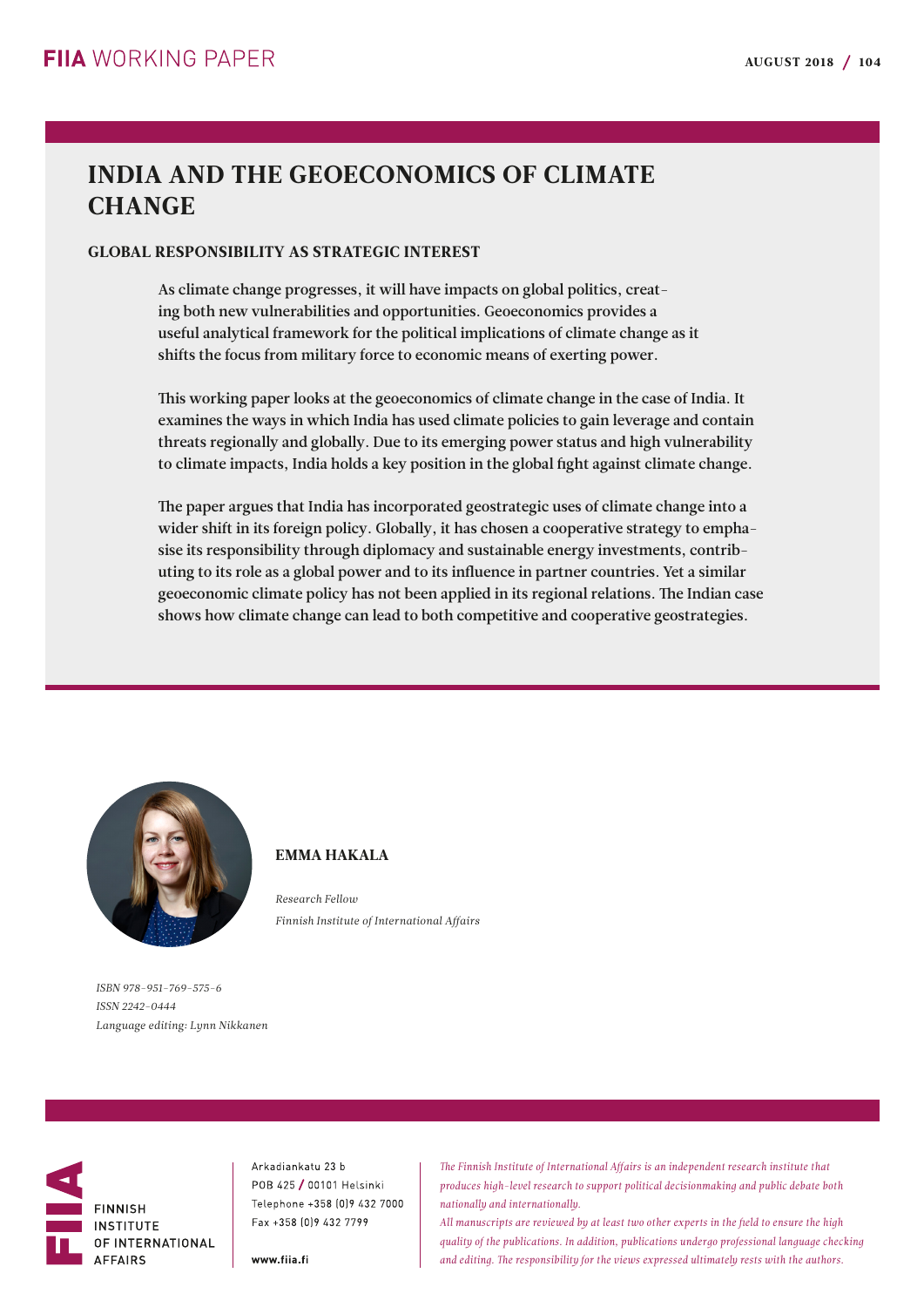## TABLE OF CONTENTS

| <b>INTRODUCTION</b>                                       |    |
|-----------------------------------------------------------|----|
| THE GEOECONOMICS OF CLIMATE CHANGE -<br>AN EMERGING FIELD | 5  |
| <b>INDIA - A GLOBAL CLIMATE LEADER?</b>                   | 6  |
| REPERCUSSIONS FROM THE REST OF THE WORLD                  | 9  |
| CLIMATE CHANGE IN THE NEIGHBOURHOOD                       | 10 |
| <b>CONCLUSIONS</b>                                        | 11 |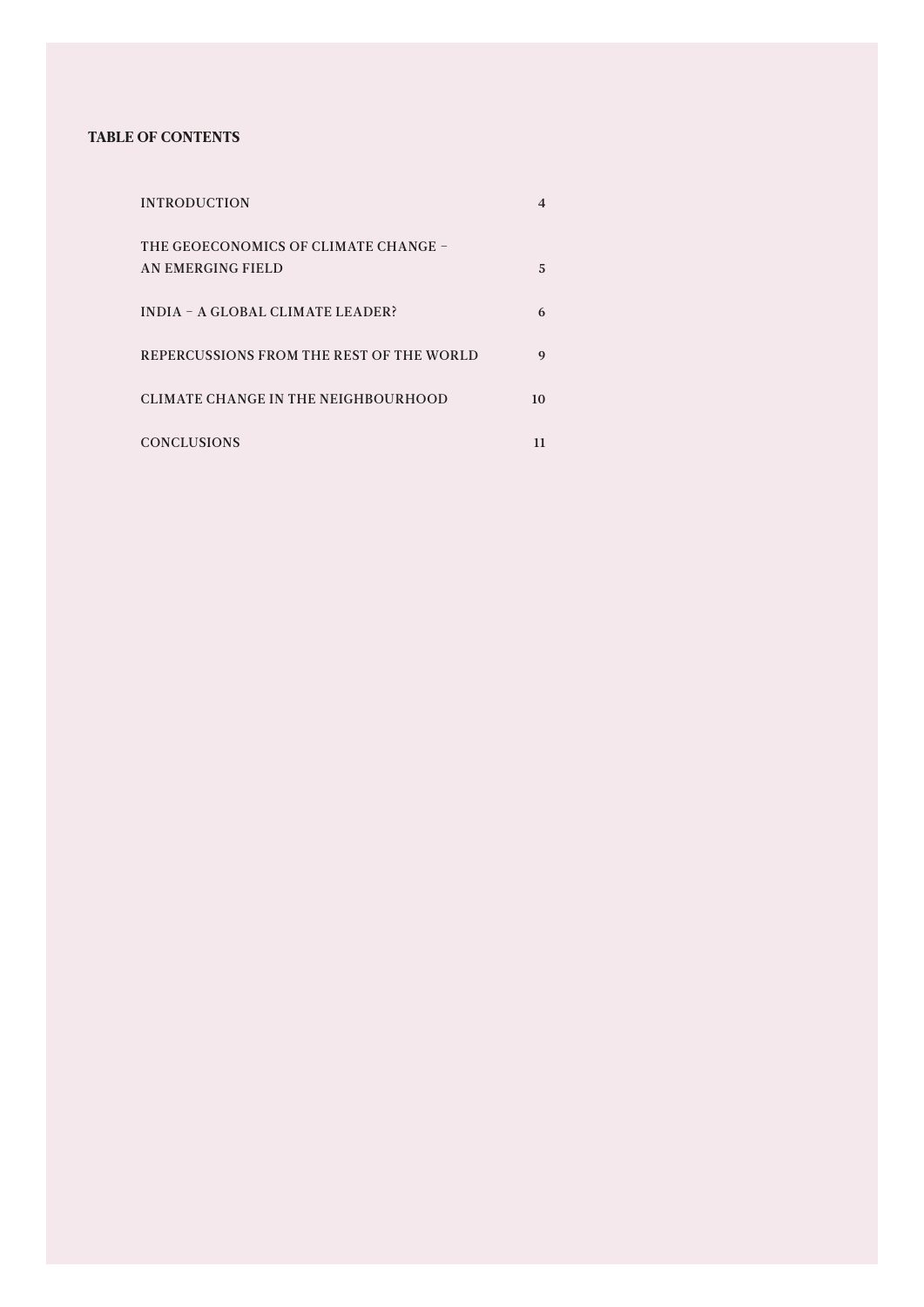## <span id="page-3-0"></span>INDIA AND THE GEOECONOMICS OF CLIMATE **CHANGE**

### GLOBAL RESPONSIBILITY AS STRATEGIC INTEREST

## **INTRODUCTION**

Speaking at the World Economic Forum in Davos in February 2018, India's Prime Minister Narendra Modi forcefully called for action to prevent climate change, highlighting it as one of the biggest global threats. According to Modi, India is assuming its role in climate change prevention as it has recently launched an ambitious programme to transition to greener energy production. Modi's choice to pay such attention to climate change at a forum traditionally focused on economics and foreign policy was no coincidence, but rather an opportunity to highlight a new leading role for India as a global climate actor. As such, it is also an example of how climate change is being recognised as a development of such proportions that its consequences extend to global politics and economics.

To this end, this working paper will look at the geoeconomic implications of climate change in the case of India. It will examine the ways in which India has used climate-related policies to both gain leverage and to contain threats regionally and globally. The aim is to analyse India's potential to promote its strategic interests through climate governance, also taking into account reactions that this has elicited from its counterparts. The paper will look at the ways in which these strategic choices are realised at the global and regional levels, showing how such a discussion can give rise to more general observations concerning the roles that climate change plays in geostrategic choices.

Geoeconomics offers a useful approach to exploring strategic interests associated with economic goals,<sup>1</sup> shifting the focus from a traditional geopolitical emphasis on military power to less strict but increasingly important economic means. Rather than the use of force, it analyses globalised resource flows, growing interdependence and asymmetric trade relations, which create new vulnerabilities and opportunities for countries to pursue their strategic goals. The coherence of geoeconomics as an analytical framework

is sometimes seen to be eroded by the fact that it is also used to refer to the actual foreign policy practice of states. However, this is mainly an issue if the two are used interchangeably, whereas this paper makes a distinction between geoeconomic analysis and cases where Indian policy is described as geoeconomic.

With regard to climate change, the geoeconomic approach is particularly pertinent as it integrates questions of resource use and geographic context into strategic choices, taking into account a wide range of factors that shape climate policy. It also enables linking together economic and security discourses, which have been the usual frames for climate change in global politics. Between these, there is a vast terrain of governance and power relations that appear to be neglected to some extent in current policy-making as well as research.

Meanwhile, India is a highly relevant case study for the geoeconomics of climate change. Geographically and ecologically, it is exposed to various security risks such as flooding, drought and extreme heat, and is among the countries most vulnerable to climate impact.2 Yet as this paper will argue, it also has the potential to gain economically and politically from certain climate- change prevention measures, such as increased solar power production. Moreover, climate issues have become integrated into a wider shift in Indian foreign policy as its traditional line of self-reliance and strategic autonomy has started to inch towards more openness. Although it got underway as early as the 1990s, the change has been accelerated under Prime Minister Modi, who has also made climate change an increasingly visible part of his foreign policy.3 Hence, India is a globally significant climate actor that has strategic interests in the topic in its own right.

To begin with, the paper will proceed by briefly outlining relevant insights from theory concerning the linkages between geoeconomics, strategic choices

<sup>2</sup> Germanwatch (2016). *Global Climate Risk Index 2017.* Briefing paper. Bonn: Germanwatch, <https://germanwatch.org/fr/download/16411.pdf> (accessed 23 May 2018).

<sup>1</sup> Wigell, M. (2016). "Conceptualizing "regional powers' geoeconomic strategies: neo-imperialism, neo-mercantilism, hegemony, and liberal institutionalism". *Asia Europe Journal*, 14(2), 135–151.

<sup>3</sup> Mohan, A. (2017). *From Rio to Paris: India in global climate politics*. ORF Occasional Paper. Observer Research Foundation, [https://www.orfonline.org/](https://www.orfonline.org/wp-content/uploads/2017/12/ORF_Occasional_Paper_130_Climate_Mohan.pdf) [wp-content/uploads/2017/12/ORF\\_Occasional\\_Paper\\_130\\_Climate\\_Mohan.pdf](https://www.orfonline.org/wp-content/uploads/2017/12/ORF_Occasional_Paper_130_Climate_Mohan.pdf) (accessed 23 May 2018).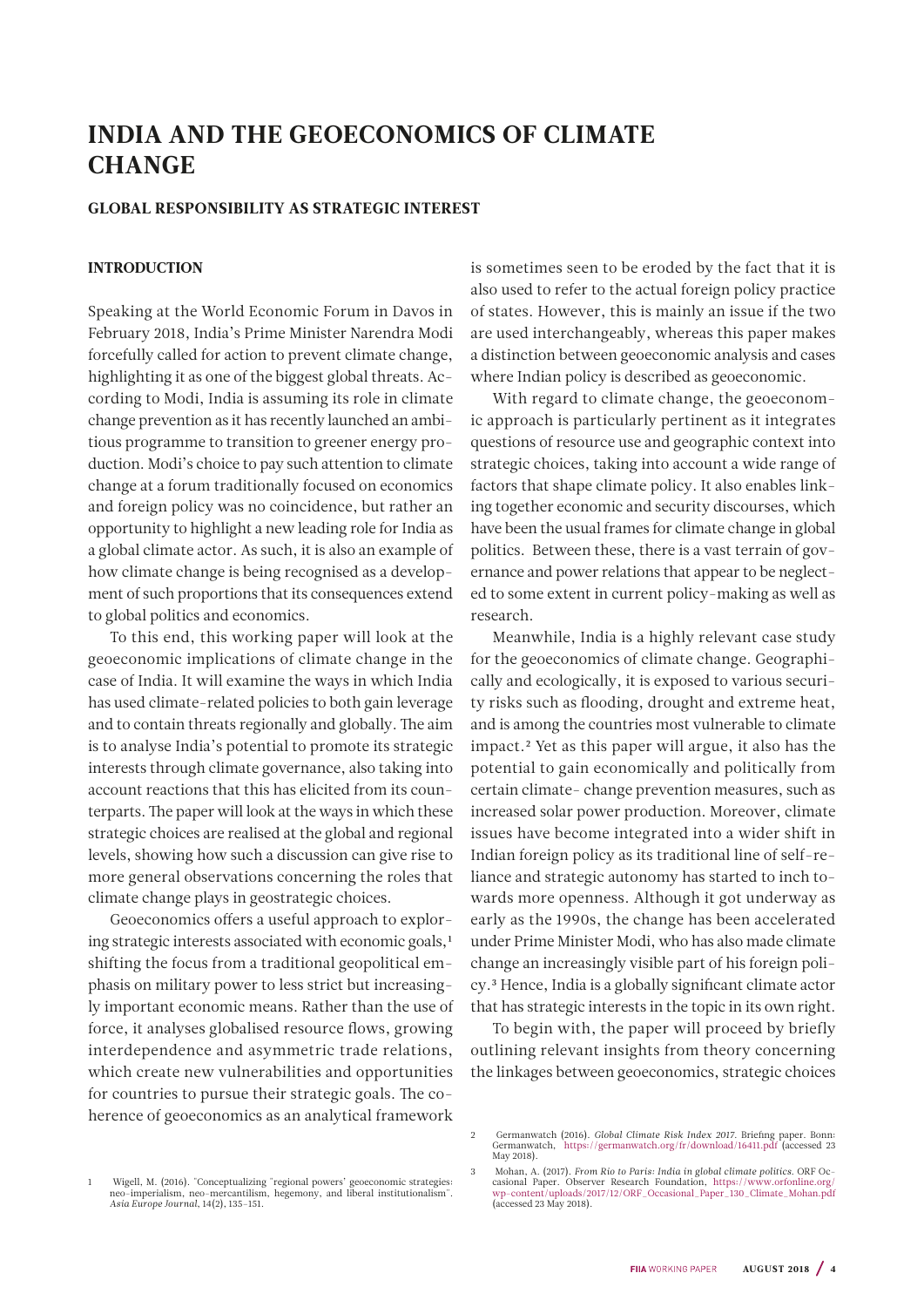<span id="page-4-0"></span>and climate change. It will then consider the Indian case from three different perspectives, all based on an examination of key documents, discussions with Indian and EU policy experts, and current policy analyses. First, the paper will discuss India's engagement in large-scale climate-related initiatives at the global level, including its role in climate negotiations and the International Solar Alliance. Second, it will look at the way in which such actions have been received internationally, especially in relations with the EU. Third, it will reflect upon the role of climate change in India's regional relations. Finally, the paper will draw these discussions together to suggest more general conclusions regarding climate change as a geostrategic issue.

## THE GEOECONOMICS OF CLIMATE CHANGE – AN EMERGING FIELD

A great deal has been written in recent years about the return of geopolitics, usually referring to the escalation of superpower rivalries and questions of territory. Some scholars, however, have suggested that a number of these developments should be more accurately described as geoeconomics,<sup>4</sup> arguing that there has been an underlying tendency in global politics to prioritise economic and non-military means of exerting power, such as sanctions or tariffs.

Growing global interdependence may have reduced traditional security concerns, but it has not led to the kind of universally beneficial trade and cooperation that was envisioned at the end of the Cold War.<sup>5</sup> International relations are still fraught with tensions, but countries are less inclined to counter these through military power, which might have excessive and unexpected consequences. At the same time, economic means are increasingly effective, as the interdependencies between countries are often asymmetric and can be used for persuasion and coercion.6

Geoeconomics does not undermine the role of geopolitics, but offers an additional course of analysis. Yet it has been impeded to some extent by the lack of a coherent and commonly shared definition setting it apart from geopolitics. Scholvin and Wigell point out that the conceptual confusion about geoeconomics is emphasised by its twofold use as both an analytical frame and a policy practice, sometimes rendering it a mere catchphrase. They define geoeconomics as the geostrategic use of economic power, such as coercion through sanctions or incentives like financial assistance.<sup>7</sup>

According to Luttwak, the practice of geoeconomic policy is essentially based on a realist perspective that is defined by inter-state rivalry, even if not carried out by military means.8 Others, however, suggest that it can also be conceptualised as a liberal pursuit whereby countries cooperate to attain common goals rather than engaging in a zero-sum game. The realist or liberal conceptualisations of geoeconomic policy do not have to be mutually exclusive. Instead, countries choose between competitive or cooperative policies depending on their objectives and prevailing conditions.9

Wigell offers a useful taxonomy for analysing geoeconomic policy choices along the competitive and cooperative (or realist and liberal) strategic frames. He points out that economic uses of power also differ between those that have purely economic goals and those that are used as a means of ultimately attaining political objectives. When combined, these two dichotomies produce four possible geoeconomic strategies. A competitive strategic frame produces *neo-mercantilism* when economic power is a goal in itself and *neo-imperialism* when it is a means of achieving objectives. Meanwhile, a cooperative frame leads to *liberal-institutionalism* when economic power is the goal and *hegemony* when it is the means.10

The strategies are ideal types in that they do not necessarily exist in reality in their 'pure' form or as distinct from one another. Countries may also switch between strategies in different contexts. However, they provide a framework for examining the policy options for countries and the potential consequences of their strategies. Such analyses appear to be particularly relevant for new kinds of developments that enter into global politics.

<sup>4</sup> E.g. Wigell, M., & Vihma, A. (2016). "Geopolitics versus geoeconomics: the case of Russia's geostrategy and its effects on the EU". *International Affairs*, 92(3), 605–627; Sparke, M. (2007). "Geopolitical fears, geoeconomic hopes, and the responsibilities of geography". Annals of the Association of A

<sup>5</sup> E.g. Leonard, M. (2016). "Introduction: Connectivity Wars". In Leonard, M. (Ed). *Connectivity Wars: Why Migration, Finance and Trade Are the Geo-Economic Battlegrounds of the Future*. London: European Council on Foreign Relations.

<sup>6</sup> Scholvin, S., & Wigell, M. (2018). "Power politics by economic means: Geoeconomics as an analytical approach and foreign policy practice". *Comparative* nomics as an analytical approach and foreign policy practice". *Strategy*, 37(1), 73–84.

<sup>7</sup> Wigell 2016.

<sup>8</sup> Luttwak, E. N. (1990). "From geopolitics to geo-economics: Logic of conflict, grammar of commerce". *The National Interest*, (20), 17–23. Wigell 2016.

<sup>10</sup> Wigell 2016.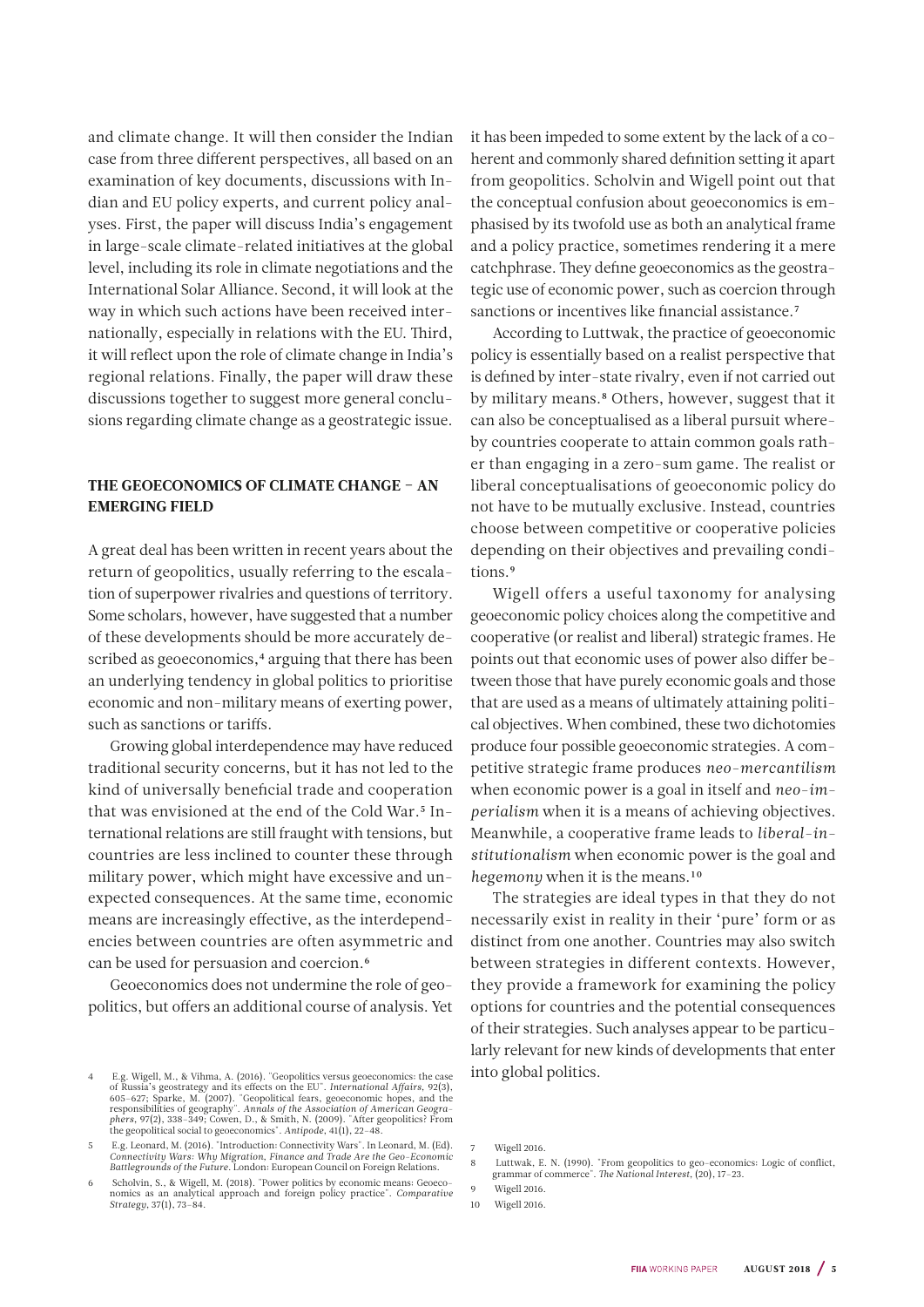<span id="page-5-0"></span>Climate change is clearly an issue that has become increasingly significant in global politics, obliging countries to take it into account in their strategic choices. In the literature, climate change has previously been considered a geopolitical question, particularly regarding its security implications. It is expected to increase insecurity directly through extreme weather events and indirectly as a contributing factor to issues like migration, food production and conflicts.<sup>11</sup>

However, climate-security discourse tends to ignore global inequalities and the disproportionate incidence of risks in peripheral regions, offering ineffective solutions as a consequence. Dalby argues that climate change requires a comprehensive change in geopolitical thinking, increasingly shifting the focus from military power to strategies on energy, infrastructure and production.12 Although it is not explicitly stated in the literature, this clearly highlights the need for a geoeconomic analysis of climate change.

Apart from the security implications, measures to adapt to and mitigate climate change will also have consequences for trade or power relations. As the major geopolitical response to climate change, the United Nations Framework Convention on Climate Change (UNFCCC) obliges countries to commit to cutting their CO<sub>2</sub> emissions and therefore involves considerable economic and political interests. It also reveals global disparities and inequalities and creates groupings of countries with similar interests.13 The implications of the agreement regime consequently extend beyond climate-change prevention. Among other things, President Donald Trump's decision in 2016 to pull the United States out of the Paris Agreement attracted global disapproval but also generated widespread speculation about which country could benefit by taking a leading role in climate-change prevention.14

As a result, climate change also gives rise to incentives and vulnerabilities that yield opportunities to pursue geoeconomic interests. Scholarly analysis from this point of view is scarce, however. Analyses that do incorporate it tend to focus on energy, be it in terms

11 Mabey, N. (2008). *Delivering Climate Security: International Security Re-sponses to a Climate Changed World*. Whitehall paper no. 69. London: Royal

12 Dalby, S. (2014). "Rethinking geopolitics: Climate security in the Anthropocene".

13 Barnett, J. (2007). "The geopolitics of climate change". *Geography Compass*, 1(6),

United Services Institute.

*Global Policy*, 5(1), 1–9.

1361–1375.

of material flows, competition or regional relations.15 Chaturvedi and Doyle, for instance, have contrasted geoeconomics with climate security, while Youngs has looked at climate geoeconomics from the perspective of EU policymaking.16 Yet an overarching examination of the linkages is still missing.

The geoeconomics of climate change therefore provides largely unexplored potential for analysing the dynamics of international relations. In particular, the taxonomy of geoeconomic strategies presented above can help in examining the potential of climate policies to lead to either cooperative or competitive outcomes. In other words, by shifting the focus from the use of force to economic power, the geoeconomic framework allows for a more detailed discussion of the interests arising from the power politics of climate change.

#### INDIA – A GLOBAL CLIMATE LEADER?

India is an important actor when it comes to climate, not least because of the size of its population and position as an emerging economic power. While its historical greenhouse gas (GHG) emissions and therefore responsibility for climate change have been low, its current and future emissions are on a steep rise.<sup>17</sup> India faces a challenge as it struggles to eradicate poverty and ensure future economic development, while being increasingly obliged to restrict its emissions at the same time.

Traditionally, India has prioritised economic development over climate policy. In global climate negotiations, it has held onto its position as a developing country and for a long time strongly argued for the principles of equity and Common but Differentiated Responsibilities regarding cuts in GHG emissions. Often seen as the leader of the developing world in this context, India's position has ramifications beyond its own policies. This has also earned it a reputation as a difficult and reluctant party in the negotiations.<sup>18</sup>

Yet there have been important shifts in India's recalcitrant position in recent years. Even prior to the

E.g. Jayaram, D. (2018). "The International Solar Alliance gives India a place at the global hight table". Climate Diplomacy 2 April 2018, https://www.climate-di-<br>plomacy.org/news/international-solar-alliance-gives-india-p [al-high-table](https://www.climate-diplomacy.org/news/international-solar-alliance-gives-india-place-global-high-table) (accessed 23 May 2018); Mohan 2017.

<sup>15</sup> Sattich, T. (2016). "Energy Imports, Geoeconomics, and Regional Coordination: The Case of Germany and Poland in the Baltic Energy System – Close Neighbours, Close(r) Cooperation?" *International Journal of Energy Economics and Policy*, 6(4); Chaturvedi, S. (2015). "India's quest for energy security: The geopolitics and geoeconomics of pipelines". In Rumley, D., & Chaturvedi, S. (Eds.). *Energy Security and the Indian Ocean Region*. New York: Routledge.

<sup>16</sup> Chaturvedi S., Doyle T. (2015). "Climate Security and Militarization: Geo-Economics and Geo-Securities of Climate Change". In *Climate Terror. New Secu-rity Challenges Series*. London: Palgrave Macmillan; Youngs, R. (2014). *Climate change and EU security policy. An unmet challenge*. Washington: Carnegie En-dowment for International Peace.

<sup>17</sup> Mohan 2017.

<sup>18</sup> Vihma, A. (2011). "India and the global climate governance: between principles and pragmatism". *The Journal of Environment & Development*, 20(1), 69–94.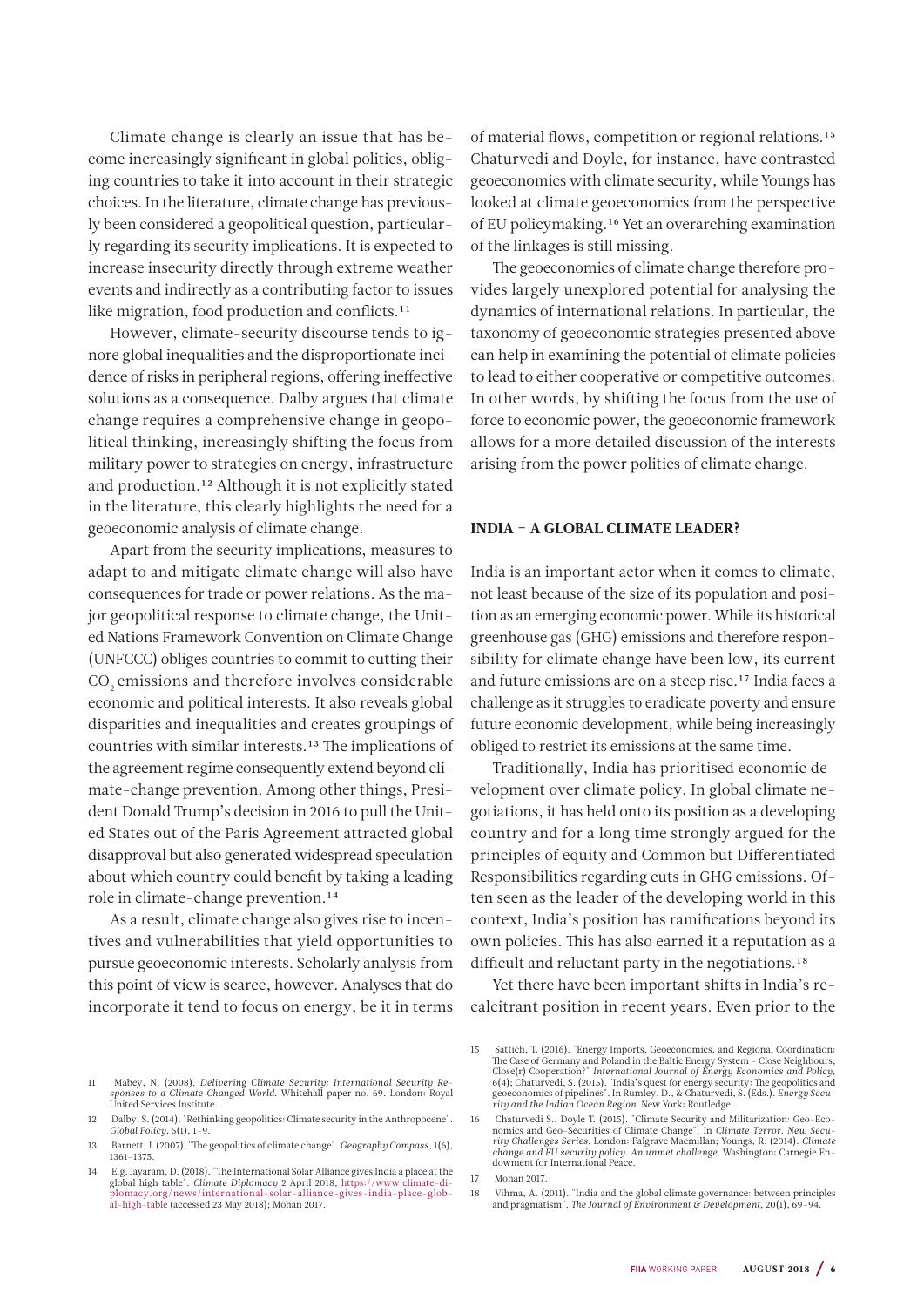COP15 summit in Copenhagen in 2009, India came up with a National Action Plan on Climate Change and agreed to limit its per capita GHG emissions. In COP21 in Paris in 2015, India accepted 1.5 degrees Celsius as a target limit for the increase in the global average temperature and launched the global renewable energy initiative International Solar Alliance (ISA). It has since announced an ambitious domestic renewable energy programme. Such actions, combined with Prime Minister Modi's strong statements on the topic, have prompted some to describe India as the new global leader in climate.19

The proposed leadership position also has to be viewed in the context of domestic politics, however. As Dubash argues, the presumed shift in policy is caused less by a fundamental change of perspective on climate change than by the increasing variety of voices participating in discourse in India. The prevailing argument for climate action in the policy community is based on energy poverty and the so-called co-benefits that can be reached when climate policy is linked to improving energy provision.20 The change, on the other hand, has primarily taken place in India's foreign policy. The expansive declarations about climate action have been directed at a global audience and, given the relatively low expectations for India's participation in climate agreements, can be seen as a clear signal of new ambition.

Although India is perceived as an emerging power, the country's foreign policy as a whole has been described as primarily concerned with legitimising the country's national interest rather than seeking an active role in global governance. It has a historical tradition of national self-reliance and non-alignment, which is still reflected in its international presence. Accordingly, the liberalisation and increased international orientation that India has experienced from the 1990s onwards was primarily motivated by the need to secure resources and economic growth.<sup>21</sup> India came to see openness and competitiveness as a precondition for its further development, which prompted it to seek closer relations especially with the countries in its neighbourhood through the Look East policy. At the

same time, however, it began to strengthen its global status by building up its nuclear arsenal.<sup>22</sup>

Both domestic and international analysts have criticised Indian foreign policy for incoherence and a lack of clear objectives. It has not been efficient in following up on initiatives like Look East or the aim to improve ties with the United States. In addition, efforts to better engage within its neighbourhood have been hampered by a conflicted relationship with Pakistan, competition with China, and a lack of leadership among regional countries.23

Under Modi's term as Prime Minister, however, India has considerably activated its foreign policy. Through high-level meetings and closer integration into multilateral trade agreements, India has aimed to deepen ties with global partners like the United States and the EU, while also engaging within the regional neighbourhood, for example by re-launching the 'Look East' policy as 'Act East'. India's foreign policy has edged towards pragmatism, with the country increasingly presenting itself as a global agenda-setter and rule-maker rather than a rule-taker. While not all initiatives have been successful and clearly articulated strategic goals are for the most part lacking, India's previously reactive foreign policy is characterised by a new forward-looking tendency.24

The change of position on climate change needs to be set in the context of this wider shift in Indian foreign policy. The emerging activism on climate policy is also strongly associated with Prime Minister Modi. It is in his meetings and conferences with other world leaders that the Indian stances have been articulated, and he has to some extent come to personify the idea of Indian climate leadership. The close engagement of the Prime Minister suggests that climate policy is seen as a strategic interest for India. It is a sector where Modi has personally engaged to establish global normative power for India.25

At the global level, climate negotiations have offered an important forum for India to use diplomatic leverage to pursue its interests. The negotiations have already brought climate policy under international influence by default, so it is a convenient area to work on for geoeconomic goals as well. At the same time, India

20 Dubash, N. K. (2013). "The politics of climate change in India: narratives of equity and cobenefits". *Wiley Interdisciplinary Reviews: Climate Change*, 4(3), 191–201.

<sup>19</sup> Mohan 2017.

<sup>21</sup> Chacko, P. (2015). "The new geo-economics of a 'rising' India: state transforma-tion and the recasting of foreign policy". *Journal of Contemporary Asia*, 45(2), 326–344.

<sup>22</sup> Hall, I. (2017). "Narendra Modi and India's normative power". *International Affairs*, 93(1), 113–131. 23 Hall 2017; Chacko 2015.

<sup>24</sup> Interview with a professor of international relations and fellow at an Indian think tank 8 May 2018.

<sup>25</sup> Hall 2017.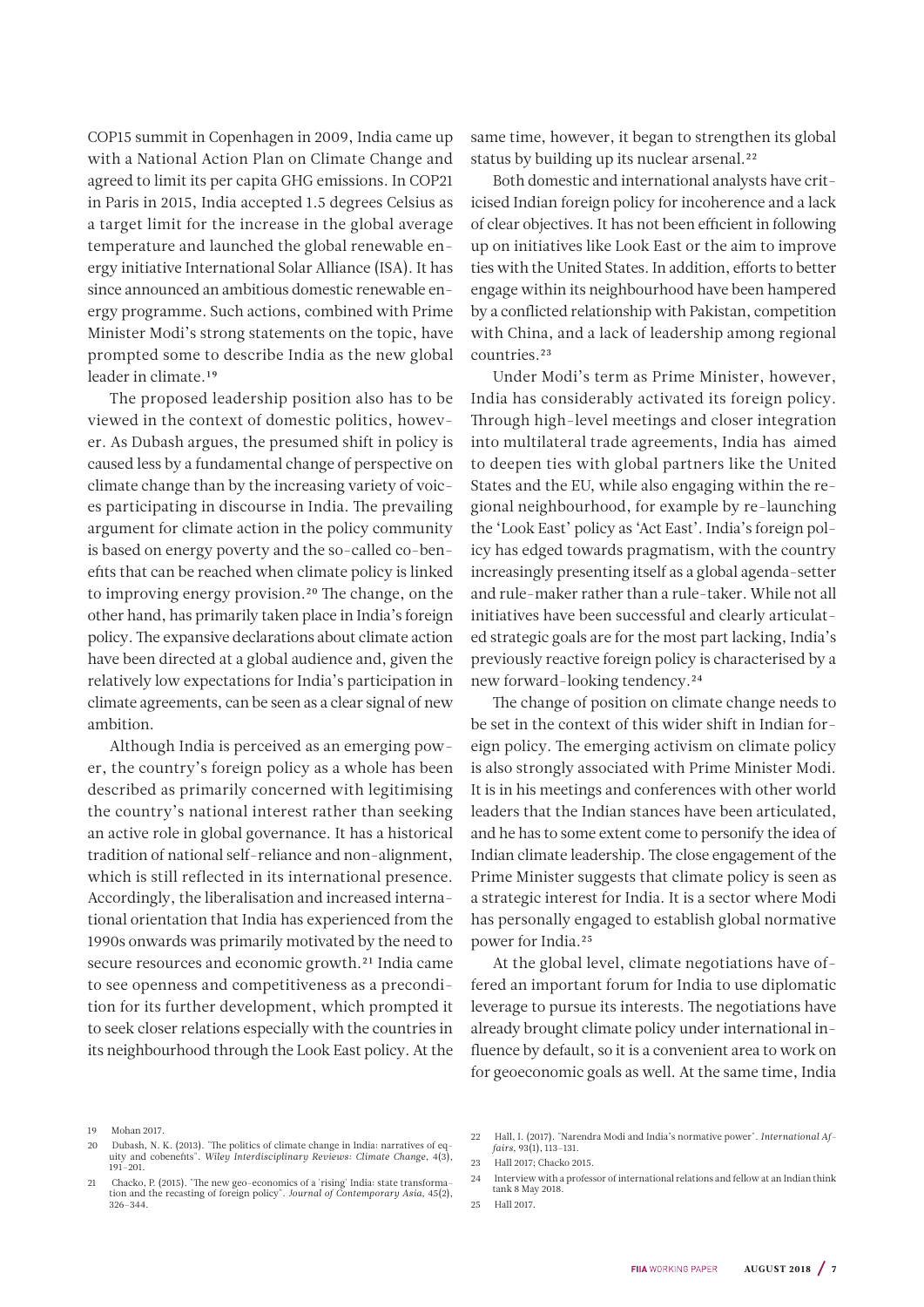has received a good diplomatic response to its flexible approach ahead of the negotiations in both Copenhagen and Paris. This suggests that it could use progressive climate policy to foster its ties with key actors like the US and EU and gain support for its strategic goals.26

In terms of concrete actions, the International Solar Alliance is something of a flagship for India's enhanced climate engagement. Launched at the Paris negotiations in 2015 by India and France, the ISA aims to function as a large-scale platform for cooperation on solar energy, promoting new technologies and financing. While it targets sun-rich countries between the Tropic of Cancer and the Tropic of Capricorn, it has a global reach as it engages international organisations, companies and other stakeholders to facilitate the transformation to sustainable energy.27 Initially drafted as a part of India's National Action Plan on Climate Change, the alliance also aims to respond to the Indian energy challenge by creating economies of scale and mobilising investment.<sup>28</sup>

The ISA provides a way for India to establish its economic and political power at a global level. It consolidates India's position in the fields of sustainable energy and climate policy, enabling it to form new beneficial partnerships with other countries. Cooperation with France as another founding member of the ISA shows how India can use its climate engagement to shape and strengthen bilateral ties with developed countries. Overall, the ISA helps to cultivate India's image as a responsible global actor, on a par with others like the EU.29

Potentially, an even more important means of exerting power may be opened up as the ISA reinforces India's leadership role among developing countries. In particular, it allows increased Indian involvement in renewable energy projects in Africa, where solar energy has vast growth potential. India is already an important trading partner for African countries and stands to strengthen its influence through the ISA, for example by earmarking a credit line of up to 2 billion USD with 15-20% for solar-related projects in Africa.<sup>30</sup>

26 E.g. Vihma 2011; Mohan 2017.

Through such partnerships and investments, India is able to increase its political influence over African countries. This may create a dependence on India, obliging African counterparts to comply with its political goals at the risk of losing financing and other kinds of support. India therefore has the chance to use sustainable energy policy as part of a so-called binding strategy that will promote its interests in Africa. Here, its actions are similar to those used by China in South America, for instance.<sup>31</sup>

With regard to emerging powers as well as developing countries, the ISA is often seen as India's answer to China in the competition for climate leadership. However, some policy experts question whether it is beneficial for India to present itself as a direct challenger.32 China has the upper hand as an economic and regional power, but also in terms of sustainable energy. Therefore, it may be more useful for Indian interests to go ahead with plans to involve China in the ISA, duly mobilising some of its leverage in the field to support the initiative. While relations between the two countries are complicated by various disagreements, they tend to take a pragmatic approach to climate policy and may be able to use it for their mutual benefit. At the same time, Chinese participation would strengthen the ISA, thereby increasing India's credibility as a climate actor.<sup>33</sup>

The new wave of Indian foreign policy is characterised by the use of geoeconomic tools to promote strategic interests.34 Energy and climate policy form an important part of the new thinking because they offer concrete opportunities through which to pursue these goals. Overall, climate policy allows India to reinforce its image as a key actor in global governance. It is a field in which it can implement its pragmatic approach and establish itself in a leadership position.35 In other words, India also uses economic means to achieve its political goals in the field of climate policy.

At the global level, Indian climate engagement appears to mainly provide incentives for cooperation rather than competition. It is not, for instance, directed as an open challenge to other actors like China. The

<sup>27</sup> United Nations: *Framework Agreement on the establishment of the Interna-tional Solar Alliance (ISA)*. Marrakesh 15 Nov 2016, [https://treaties.un.org/doc/](https://treaties.un.org/doc/Publication/UNTS/No%20Volume/54949/Part/I-54949-08000002804ed824.pdf) [Publication/UNTS/No%20Volume/54949/Part/I-54949-08000002804ed824.](https://treaties.un.org/doc/Publication/UNTS/No%20Volume/54949/Part/I-54949-08000002804ed824.pdf) [pdf](https://treaties.un.org/doc/Publication/UNTS/No%20Volume/54949/Part/I-54949-08000002804ed824.pdf) (accessed 23 May 2018).

<sup>28</sup> Saran, S. (2018). "Powering India's growth story". *Business Standard*, 16 March 2018.

<sup>29</sup> Jayaram 2018.

<sup>30</sup> International Solar Alliance: *Report of the 5th Meeting of the International Steering Committee (ISC) of the International Solar Alliance (ISA).* New Delhi, 25 Sep<br>2017, http://isolaralliance.org/docs/Report%20of%20th%205th%20meet-<br>[ing%20of%20the%20International%20Steering%20Committee%20\(ISC\)%20](http://isolaralliance.org/docs/Report%20of%20the%205th%20meeting%20of%20the%20International%20Steering%20Committee%20(ISC)%20of%20the%20ISA.pdf) [of%20the%20ISA.pdf](http://isolaralliance.org/docs/Report%20of%20the%205th%20meeting%20of%20the%20International%20Steering%20Committee%20(ISC)%20of%20the%20ISA.pdf) (accessed 23 May 2018).

<sup>31</sup> Wigell, M. & Landivar, A. S. (forthcoming). "China's Economic Statecraft in Latin America: Geostrategic Implications for the United States". In Wigell, M., Scholvin, S. & Aaltola, M. (eds.), *Geo-Economics and Power Politics in the 21st Century: The Revival of Economic Statecraft*. London: Routledge.

<sup>32</sup> Interview with a researcher at an Indian think tank 19.3.2018; interview with an official at the European External Action Service 27.3.2018.

<sup>33</sup> Jayaram 2018.

<sup>34</sup> E.g. Chacko 2015; Sahasrabuddhe & Mallapur 2017.

<sup>35</sup> Interview with a professor of international relations and fellow at an Indian think tank 8 May 2018.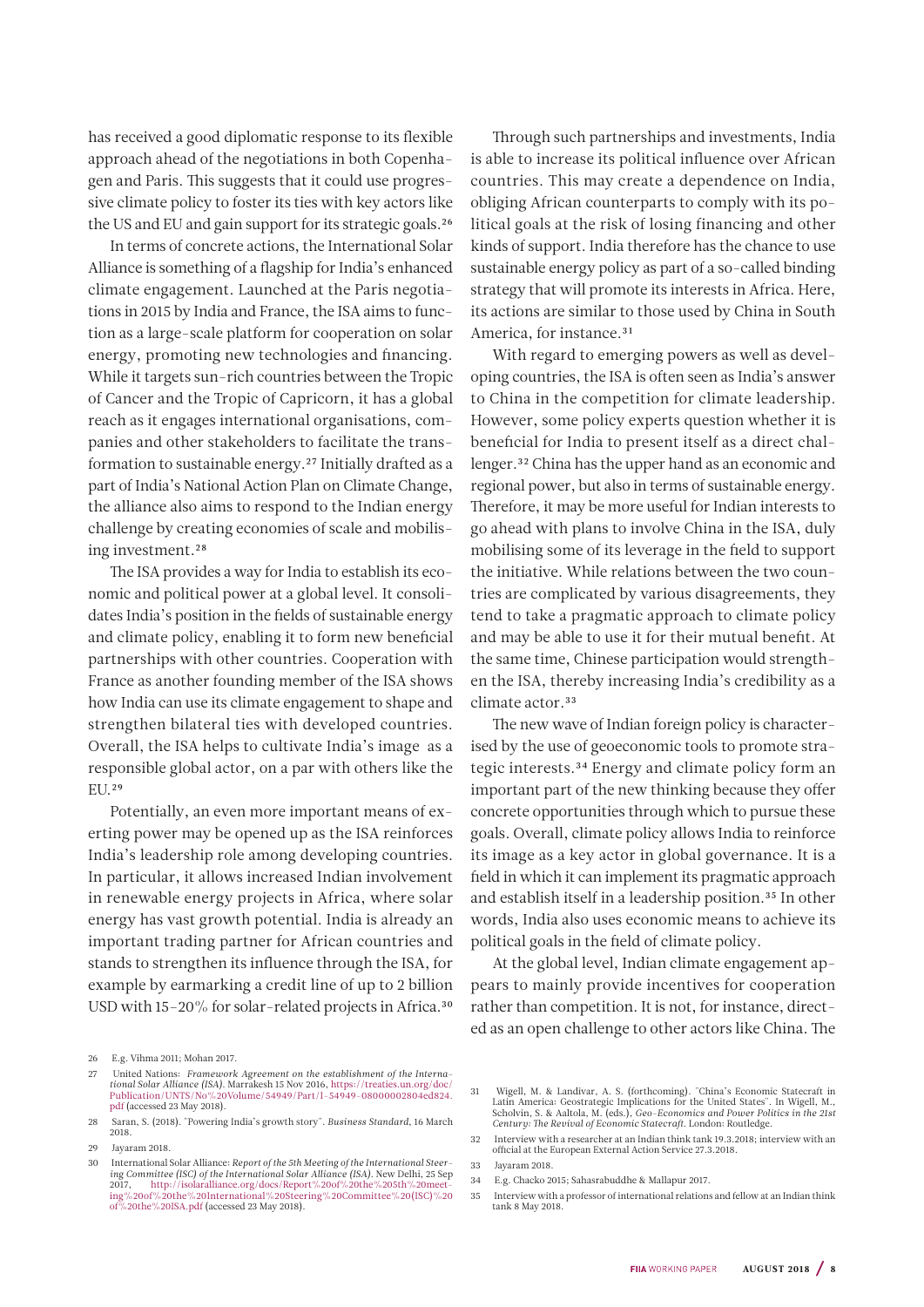<span id="page-8-0"></span>partnership with France and other countries within the ISA shows – at least currently – that cooperation is a more fruitful approach for India. The approach that emphasises common gains and reciprocal benefits suggests that India applies a cooperative geostrategic frame to its global climate policy, which it can use geostrategically.

Referring back to Wigell's taxonomy of geoeconomic policy choices, India's cooperative approach with political aims produces a hegemonic strategy. This is particularly compatible with the goal of global leadership and increased responsibility in global governance. As previously stated, however, the lines between the strategies are not always clear-cut. In India's case, its actions can also often be seen as primarily motivated by economic goals, suggesting that it also incorporates elements of a liberal-institutionalist strategy. To better understand the consequences of either of these approaches, it is necessary to consider the responses of other countries as they will partly determine how well the policies fare.

#### REPERCUSSIONS FROM THE REST OF THE WORLD

In a relatively short space of time, the global perspective on Indian climate policy has changed significantly. While it was previously seen mainly as a hurdle to climate negotiations, its subsequent position at the Paris negotiations in 2015 was welcomed with enthusiasm. This has also raised expectations concerning India's commitment, prompting some commentators to see it as a guardian of the global fight against climate change after the US pulled out of the Paris agreement.36

When considering India, it is particularly interesting to examine the response from the EU, which has its own claim to global climate leadership and can be argued to have used it for geoeconomic interests as well. Historically, the relationship between India and the EU on climate policy embodies the division between developing and industrialised countries in the global process. While the EU has supported the development of Indian climate policy, it has failed to overcome the way the government still frames the issue as one for

36 Ayres, A. (2017). *Turnabout on Climate Change: India and the United States*. Asia Unbound blog, Council of Foreign Relations, 1 June 2017, [https://www.cfr.](https://www.cfr.org/blog/turnabout-climate-change-india-and-united-states) [org/blog/turnabout-climate-change-india-and-united-states](https://www.cfr.org/blog/turnabout-climate-change-india-and-united-states) (accessed 23 May 2018).

which it bears no responsibility itself.<sup>37</sup> Hence, the recent shift in India's policy is significant as it allows cooperation of a more equal nature between the two partners.

A strong indication of mutual commitment is the Joint Statement on Clean Energy and Climate Change Partnership between the EU and India, issued in March 2016. On the basis of 'equality, reciprocity, mutual benefit and equity', it set out to support the cooperation between the parties on energy and climate action. In addition, it aimed to strengthen the 'respective capabilities' of the EU and India for meeting the objectives of the Paris Agreement while ensuring sustainable energy.38 The statement also emphasised the mutually beneficial opportunities of cooperation and recognised initiatives like the ISA as one of the concrete measures where the two could work together.

Moreover, the partnership pointed to the need for a facilitated dialogue on climate between the EU and India. This has given rise to a concrete process that aims to support the exchange of knowledge, competencies and technologies between the parties. Although the initiative is funded by the EU Commission, it is also strictly described as equal, with the objective 'to gain and sustain an understanding of each other's needs'.39 Finally, in 2017, the EU and India issued a Joint Statement on clean energy and climate change which said that the parties would 'lead and work together to combat climate change'.40

In other words, the partnership presents the EU and India as equal partners with a joint responsibility for preventing climate change. The cooperation is expected to benefit both parties rather than being directed as a support mechanism from one to the other. The EU thus acknowledges India's claim to global significance as a climate actor and sees an opportunity to work together to further develop this position. This response is crucial because it has, in normative terms, brought India's climate engagement to a level on a par with that of the EU itself. Equally importantly, however, the cooperation has still not progressed from the

40 European Commission (2017). *EU-India Joint Statement on Clean Energy and Climate Change*. New Delhi 6 Oct 2017, [https://ec.europa.eu/clima/sites/clima/](https://ec.europa.eu/clima/sites/clima/files/news/20171006_statement_en.pdf) [files/news/20171006\\_statement\\_en.pdf](https://ec.europa.eu/clima/sites/clima/files/news/20171006_statement_en.pdf) (accessed 23 May 2018).

<sup>37</sup> Youngs 2014; Torney, D. (2015). *European climate leadership in question: poli-cies toward China and India*. Cambridge-London: MIT Press.

<sup>38</sup> European Commission. (2016). *Joint Declaration on a Clean Energy and Cli-mate Partnership*. Brussels 31 Mar 2016, [https://www.consilium.europa.eu/](https://www.consilium.europa.eu/media/23673/20160330-joint-declaration-energy-climate.pdf) [media/23673/20160330-joint-declaration-energy-climate.pdf](https://www.consilium.europa.eu/media/23673/20160330-joint-declaration-energy-climate.pdf) (accessed 23 May 2018).

<sup>39</sup> Adelphi. (2016). *Advancing the EU-India Climate Change Dialogue*. Pro-ject Profile, [https://www.adelphi.de/en/project/advancing-eu-india-cli](https://www.adelphi.de/en/project/advancing-eu-india-climate-change-dialogue)[mate-change-dialogue](https://www.adelphi.de/en/project/advancing-eu-india-climate-change-dialogue) (accessed 23 May 2018).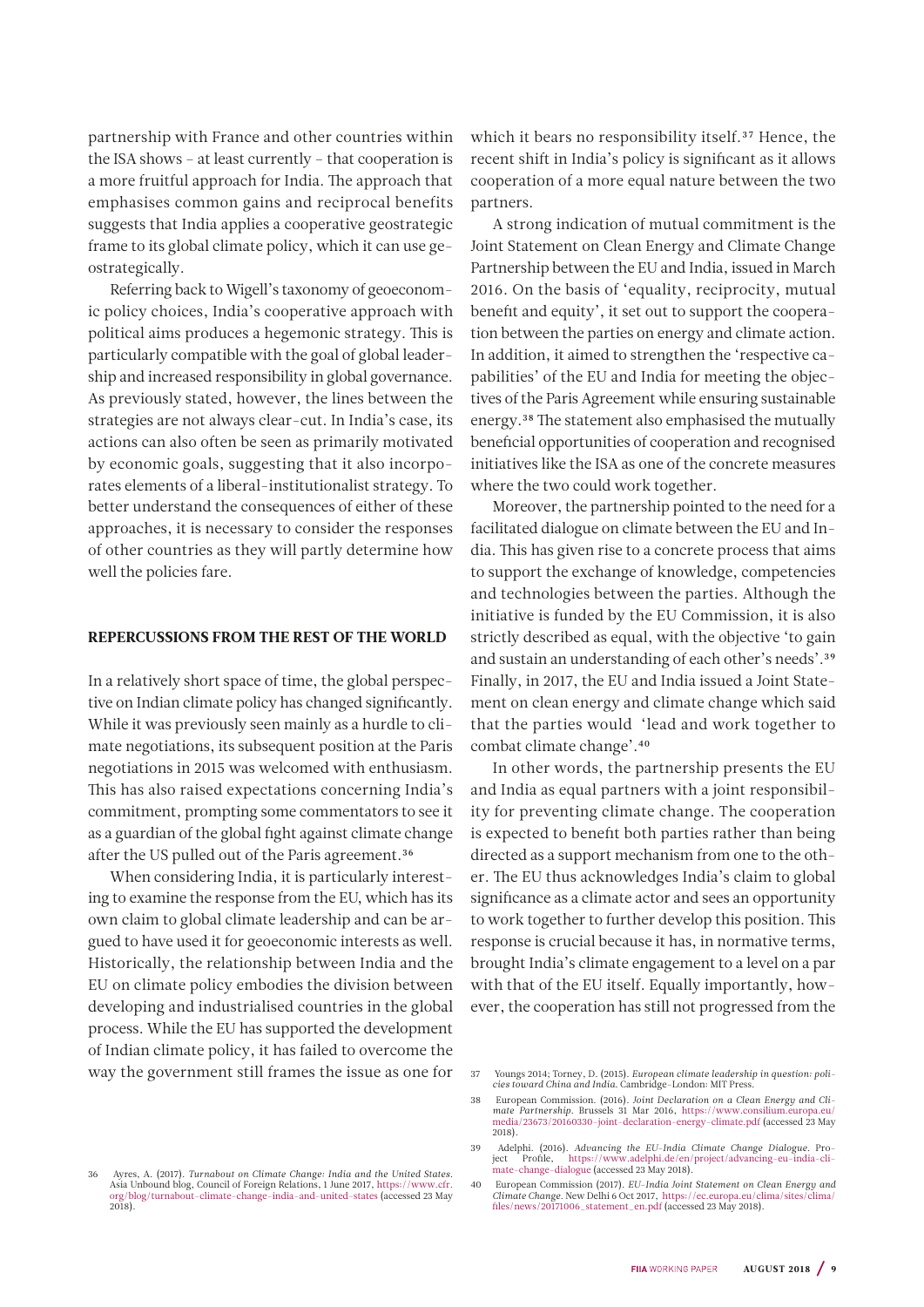<span id="page-9-0"></span>normative to the operational level, meaning that the discourse remains dominated by abstract ideas rather than concrete actions.41 On the other hand, the dialogue with the EU can help to facilitate the gradual move towards operational steps as well.

The Joint Statement from 2017 was careful to present all actions as joint efforts between the EU and India but made an exception with the target for industrialised countries to mobilise financing for climate action, to which only the EU was committed. In other words, India has not given up its assertion about the division between developing and industrialised countries. Yet its position does not prevent cooperation on equal terms across that divide. For the EU then, India's involvement in climate policy is strategically important enough to make it willing to accept concessions on certain issues. India's strengthened climate engagement inevitably increases the effectiveness of the prevention measures and therefore also benefits the EU. On the other hand, close cooperation with India on the issue enables the EU to retain command over global climate policy.

In addition, climate change is a suitable foreign policy field for the EU to further strengthen and deepen its overall foreign policy relations with India. On the EU side, the implementation of climate cooperation is said to work well as the two parties have similar objectives and can see the benefit in putting them into practice. As if to underline this, the biggest obstacles in the cooperation tend not to be political disagreements, but rather bottlenecks caused by the lack of administrative capacity in Indian foreign policy institutions.42 The EU can therefore use climate policy as a strategic means of strengthening its relationship with India even if cooperation in other areas dwindles.

While mutual benefits have prompted the EU to utilise and encourage India's climate engagement, other global actors have been less forthcoming. This is partly due to the more general global change in climate politics caused by the withdrawal of the US from the Paris Agreement. In particular, the US itself has previously been an important actor, but is currently unlikely to provide either support or a challenge to India's climate leadership.

As previously discussed, when it comes to climate engagement India could end up in competition with China, which has also increasingly integrated its climate policy into geostrategic goals. Some of China's actions have also been considered aggressively competitive, as it has used export controls and economic subsidies to manage natural resource flows for its own benefit. Sustainable energy is also tightly linked to its 'Belt and Road' initiative, which has been the main avenue for China to consolidate its geoeconomic power. However, its global position in the field is solid and – thus far at least – it has not reacted to India's actions in a way that would acknowledge them as a challenge.

India's climate policy has not been actively challenged at the global level. Its actions are either not seen as a threat or – as in the case of the EU – they are seen as an opportunity. This is favourable for the hegemonic strategy that India has opted for in its global climate policy. However, the shift in India's climate policy is still quite recent and has mainly been normative to date. If it is further operationalised into action, it may still elicit more competitive reactions.

### CLIMATE CHANGE IN THE NEIGHBOURHOOD

In addition to its role as an emerging global power, India also has geostrategic interests in its regional neighbourhood. While its climate policy has primarily been directed at the global level, it will also have regional implications, whether intended or not.

India's role as a regional power has been limited by its tense relations with most neighbouring countries. Combined with a lack of foreign policy capacity in general, India has tended to focus on containing security threats domestically or in its immediate neighbourhood rather than taking a wider regional approach.<sup>43</sup> Although this has also changed during Prime Minister Modi's administration, the shift is less significant than the one in global policy.

Modi's 'Look East – Act East' policy aims to create economic opportunities while taking into account security considerations. To a great extent, it is a response to China's assertive behaviour in India's neighbourhood as well as the wider region. Instead of contestation, India attempts to cultivate partnerships for

<sup>41</sup> Interview with a professor of international relations and fellow at an Indian think tank 8 May 2018.

<sup>42</sup> Interview with an official at the European External Action Service 27.3.2018.

<sup>43</sup> Tarapore, A. (2017). "India's Slow Emergence as a Regional Security Actor". *The Washington Quarterly*, 40(2), 163–178.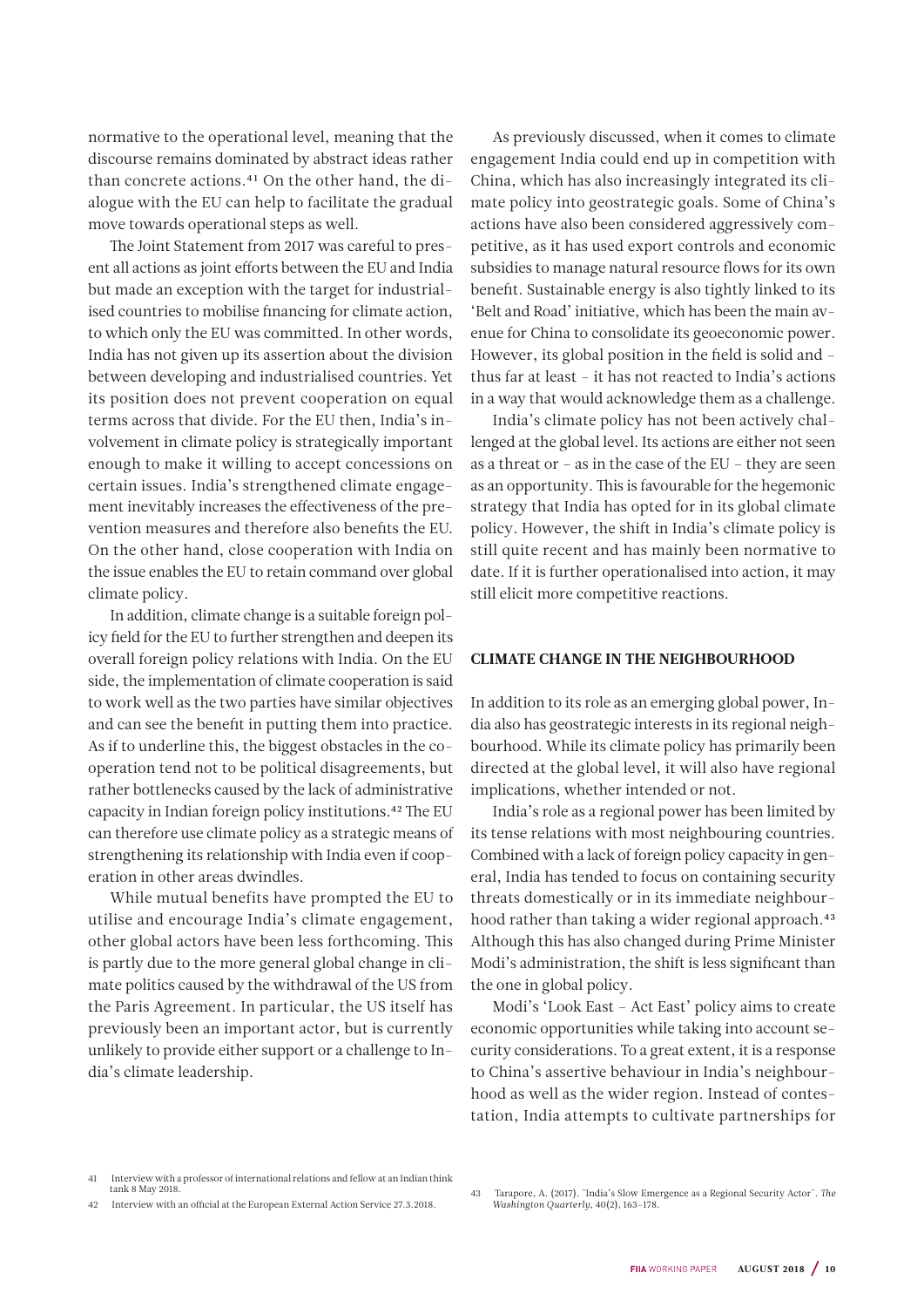<span id="page-10-0"></span>investments in sectors like energy and transport, as well as for cooperation on security. However, climate considerations have not been high on the agenda. Instead, the cooperation plans tend to focus on infrastructure based on fossil fuels. 44

Modi's administration has also implemented a socalled 'Neighbourhood First' approach, which essentially aims to increase connectivity and integration among its immediate neighbours and the Indian Ocean states. The initiative has resulted in increased Indian support and several bilateral investments, sometimes also in sectors like water and energy grids.45 These projects, however, are not explicitly linked to climate change. For example, the International Solar Alliance is conspicuously absent from the regional plans.

In other words, the climate engagement that is so visible in India's global policy is almost non-existent in its regional relations. Yet the topic is an increasingly pressing issue for the neighbourhood and enhanced cooperation has been seen as a regional necessity.46

However, climate change is not a high-priority topic in regional politics and therefore does not have comparable potential to inspire a sense of strategic political leadership. Although climate action does take place through sustainable energy projects, these tend to be individual cases that are not tied to a wider strategic goal or discourse. Climate change has not come to be regarded as a big enough threat to motivate cooperation across antagonistic relations. In the regional context, it remains undermined by traditional security issues and bilateral skirmishes between the countries.47 Hence, it does not have comparable potential to establish India in a leadership position and promote its geostrategic interests as in the global case.

On the other hand, India has not opted for a competitive approach either. This may be for the same reasons as the lack of cooperation, as conflicted relations increase risks and discourage assertive energy investments, for instance. As a consequence, at the regional level, India has not found a geostrategic use for climate policy up to now.

The differences in Indian geostrategy between the regional and global levels also show that expectations for the geoeconomic policy can vary considerably depending on the context. Actions that work well in global politics are ineffective in the region. Although India's initiatives on climate action are significant, the most important shift at the global level is the one that has taken place in the normative discourse. Regionally, normative statements do not have the same effect, as climate change is not considered a priority on the political agenda.

Increased regional engagement on climate may still become a necessity for India. The lack of action in its own neighbourhood may weaken the credibility of its global leadership, and an inactive India may also lose ground regionally if it faces competition from others. The physical impacts of climate change and adaptation to it are also likely to change regional resource flows and infrastructure. Chinese actions on sustainable energy production and the Belt and Road initiative already show how the situation can be utilised for geoeconomic objectives.

### **CONCLUSIONS**

India's foreign policy has shifted in decisive ways, especially during the Modi administration. In the effort to reinforce the global role of the country, it has tended to opt for geoeconomic choices rather than merely building up military power. Climate actions have become integrated as a part of the geoeconomic approach. Climate policy has not only been incorporated into the geostrategic discourse but has provided one way for India to reinforce its role as a globally responsible actor and to promote its international influence.

In the Indian case, climate policy has primarily resulted in a cooperative geoeconomic strategy. The new cooperative attitude in climate negotiations and the establishment of the International Solar Alliance have provided a route to enhanced partnerships and a rising global profile, which also enables India to strengthen its influence in developing countries through climate financing and other kinds of support for development. The cooperative approach makes sense from the point of view of India's wider foreign policy objective of establishing itself as a globally responsible actor. A more competitive strategy might turn against itself by prompting opposing reactions from counterparts.

<sup>44</sup> Gaens, B. & Ruohomäki, O. (2017). *India's 'Look East' – 'Act East' Policy*. FIIA Briefing Paper 222, [https://www.fiia.fi/julkaisu/indias-look-east-act-east-pol](https://www.fiia.fi/julkaisu/indias-look-east-act-east-policy?read)[icy?read](https://www.fiia.fi/julkaisu/indias-look-east-act-east-policy?read) (accessed 23 May 2018).

<sup>45</sup> Jaishankar, D. (2016). "India's Five Foreign Policy Goals: Great Strides, Steep<br>Challenges". The Wire 26 May 2016, Brookings Institute, https://www.brook-<br>ings.edu/opinions/indias-five-foreign-policy-goals-great-strides [lenges/](https://www.brookings.edu/opinions/indias-five-foreign-policy-goals-great-strides-steep-challenges/) (accessed 23 May 2018).

<sup>46</sup> E.g. Roy, A. (2017). *BIMSTEC and climate change: Setting a common agenda*. ORF Issue Brief 203, [https://www.orfonline.org/wp-content/uploads/2017/10/](https://www.orfonline.org/wp-content/uploads/2017/10/IB-203.pdf) [IB-203.pdf](https://www.orfonline.org/wp-content/uploads/2017/10/IB-203.pdf) (accessed 23 May 2018).

<sup>47</sup> Interview with a researcher at Indian think tank 19.3.2018.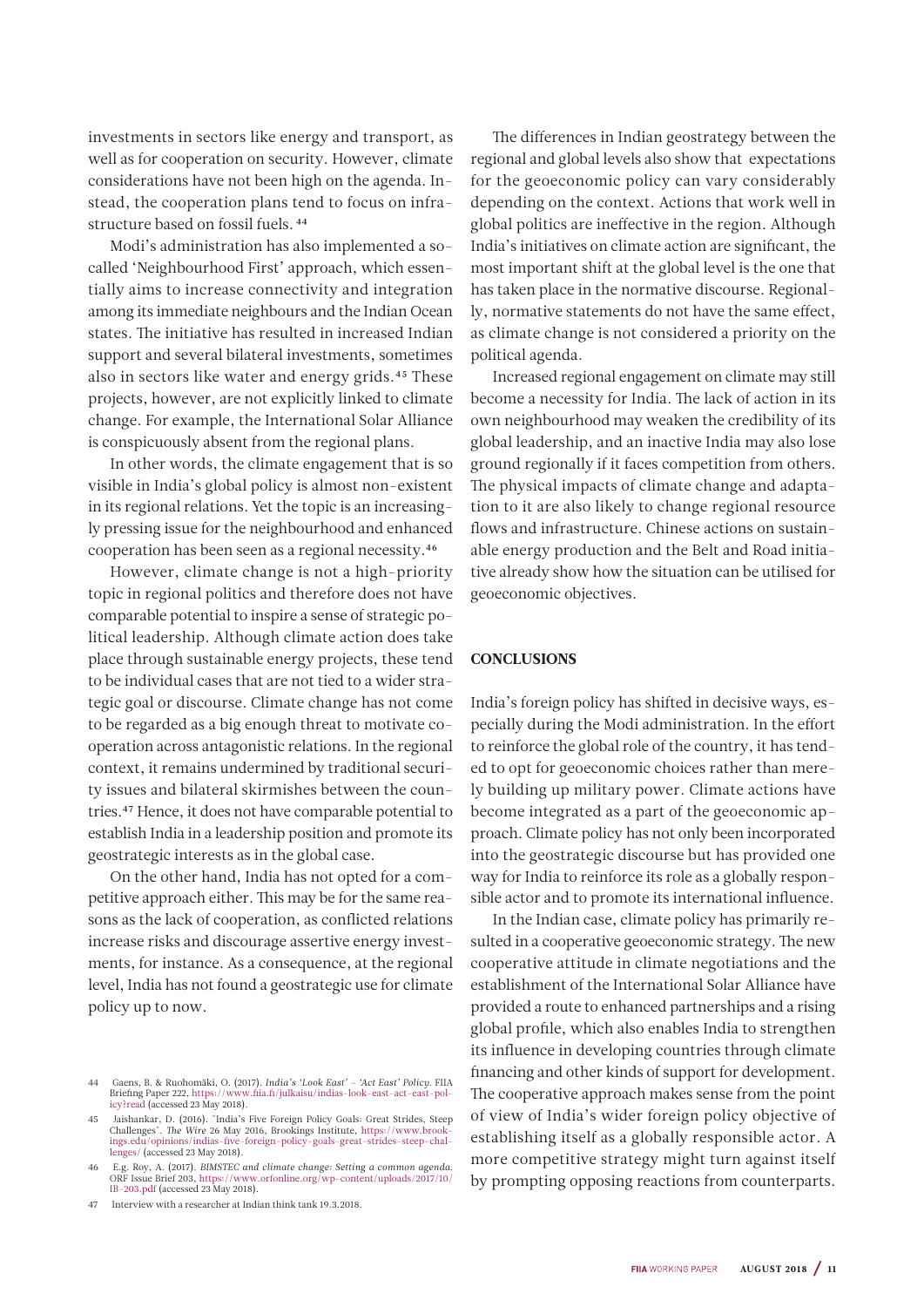Out of the four options in Wigell's framework of geoeconomic strategies, it is the hegemonic one that best corresponds to India's combination of cooperation and political goals. However, it also incorporates purely economic goals. Sometimes these may be more important than the political aims, suggesting India's strategy also contains elements of liberal-institutionalism. In other words, the strategies are not mutually exclusive.

Yet it is significant as such that both strategies are based on a cooperative frame. This complies with the sometimes challenged notion that geoeconomic policies can emerge from a liberal conceptualisation as well as a realist one.48 In other words, geoeconomics as a policy practice can generate connections and cooperation between countries, not only competition and confrontation.

Meanwhile, India has not used the cooperative strategy regionally. In the prevailing political discourse, climate change is not a sufficiently urgent issue in regional politics, and is likely to be ineffective in overcoming bilateral antagonisms to the extent that it would reinforce geoeconomic power through cooperation, as it appears to be of secondary importance on the regional agenda. Relations among the countries remain burdened by antagonism that tends to prevail over any shared interests towards climate cooperation. Thus far at least, India has also refrained from using climate action in a competitive way that might spur such controversies. Climate policy appears to be ill suited to its geoeconomic objectives in the region overall.

Indeed, the Indian case also supports the view that geoeconomic strategies are highly dependent on their context. The prevailing approach is not set in stone but based on the circumstances in which it is to be used. It is possible for a country to choose a competitive strategy in its regional relations and a cooperative one at the global level, for instance, without necessarily appearing inconsistent. Likewise, a strategy may be altered as circumstances change. Therefore, it is less useful to attempt sweeping categorisations about the overall geoeconomic strategy of a country than it is to look at the geostrategic choices they make in specific contexts.

The Indian case also gives rise to reactions from other global actors, shedding light on the ways in which climate policy is used for geoeconomic goals in general. China, for instance, has been more assertive than India and appears to have a tendency for competitive strategies. This is likely to be due to its powerful global and regional position, which allows it to push its own interests even at the risk of confrontation. The EU, on the other hand, has been seen as a progressive actor on the climate policy stage, but this is rarely linked to a geostrategic point of view. Yet its quick cooperative reaction to India suggests it can also see potential benefits and opportunities in such policies.

In comparison to others, India is interesting as a case where climate change has become a geoeconomic policy area in its own right. Instead of merely including climate-related initiatives in its geoeconomic actions, India has essentially used the topic to form a part of its strategy. The approach has worked at the global level and in high-level political discourse. However, it is absent from the regional context, where the same global discourse would not be effective. Climate change is not an overarching feature of geoeconomic choices for India, but has thus far at least been reserved specifically for the context of its global policy.

With regard to the geoeconomic analysis of climate change, the Indian case shows that climate change and its prevention can generate cooperation between countries and global actors. This is relevant especially with regard to climate security literature, where the focus is usually on the potential for conflict. A geoeconomic analysis does not exclude the conflict scenario but goes beyond it to reveal a range of economic and security impacts that have various consequences for international relations, including cooperation.

The geoeconomic approach thus widens the scope for analysing the implications of climate change and its prevention for global politics. Moreover, it provides tools with which to examine the contexts and choices that lead to certain policy outcomes. These should be of geostrategic interest to all countries, not only in order to avert potential threats but also to take advantage of new opportunities. Through such emerging interactions, climate change may contribute to shifts in global power relations. There is a clear need, therefore, for further research on both the concept as well as concrete cases of the geoeconomics of climate change.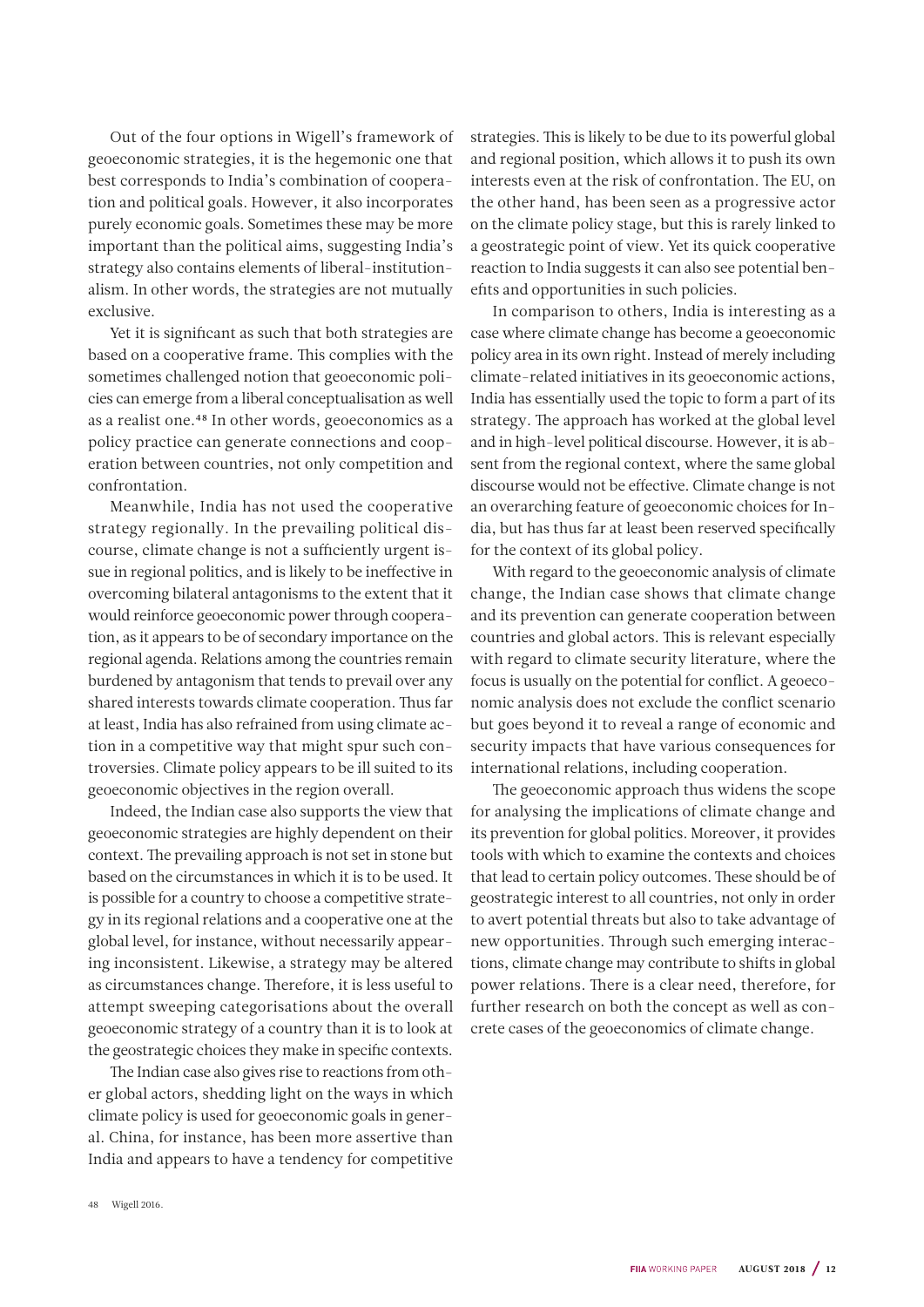#### BIBLIOGRAPHY

#### INTERVIEWS

- Interview with a researcher at an Indian think tank 19.3.2018.
- Interview with an official at the European External Action Service 27.3.2018.
- Interview with a professor of international relations and fellow at an Indian think tank 8.5.2018.

#### OTHER SOURCES

- Adelphi. (2016). *Advancing the EU-India Climate Change Dialogue*. Project Profile, https://www. adelphi.de/en/project/advancing-eu-indiaclimate-change-dialogue (accessed 23 May 2018).
- Ayres, A. (2017). *Turnabout on Climate Change: India and the United States*. Asia Unbound blog, Council of Foreign Relations, 1 June 2017, https://www. cfr.org/blog/turnabout-climate-change-indiaand-united-states (accessed 23 May 2018).
- Barnett, J. (2007). "The geopolitics of climate change". *Geography Compass*, 1(6), 1361–1375.
- Chacko, P. (2015). "The new geo-economics of a 'rising' India: state transformation and the recasting of foreign policy". *Journal of Contemporary Asia*, 45(2), 326–344.
- Chaturvedi, S. (2015). "India's quest for energy security: The geopolitics and geoeconomics of pipelines". In Rumley, D., & Chaturvedi, S. (Eds.). *Energy Security and the Indian Ocean Region*. New York: Routledge.
- Chaturvedi S. & Doyle T. (2015). "Climate Security and Militarization: Geo-Economics and Geo-Securities of Climate Change". In *Climate Terror. New Security Challenges Series*. London: Palgrave Macmillan.
- Cowen, D., & Smith, N. (2009). "After geopolitics? From the geopolitical social to geoeconomics". *Antipode*, 41(1), 22–48.
- Dalby, S. (2014). "Rethinking geopolitics: Climate security in the Anthropocene". *Global Policy*,  $5(1), 1-9.$
- Dubash, N. K. (2013). "The politics of climate change in India: narratives of equity and cobenefits". *Wiley Interdisciplinary Reviews: Climate Change*, 4(3), 191–201.
- European Commission (2017). *EU-India Joint Statement on Clean Energy and Climate Change*. New Delhi 6 Oct 2017, https://ec.europa. eu/clima/sites/clima/files/news/20171006\_ statement\_en.pdf (accessed 23 May 2018).
- European Commission (2016). *Joint Declaration on a Clean Energy and Climate Partnership*. Brussels 31 Mar 2016, https://www.consilium.europa. eu/media/23673/20160330-joint-declarationenergy-climate.pdf (accessed 23 May 2018).
- Gaens, B. & Ruohomäki, O. (2017). *India's 'Look East' – 'Act East' Policy*. FIIA Briefing Paper 222, https://www.fiia.fi/julkaisu/indias-look-eastact-east-policy?read (accessed 23 May 2018).
- Germanwatch (2016). *Global Climate Risk Index 2017*. Briefing paper. Bonn: Germanwatch. https:// germanwatch.org/fr/download/16411.pdf (accessed 23 May 2018).
- Hall, I. (2017). "Narendra Modi and India's normative power". *International Affairs*, 93(1), 113–131.
- International Solar Alliance: *Report of the 5th Meeting of the International Steering Committee (ISC) of the International Solar Alliance (ISA)*. New Delhi, 25 Sep 2017, http://isolaralliance.org/docs/ Report%20of%20the%205th%20meeting%20 of%20the%20International%20Steering%20 Committee%20(ISC)%20of%20the%20ISA.pdf (accessed 23 May 2018).
- Jaishankar, D. (2016). "India's Five Foreign Policy Goals: Great Strides, Steep Challenges". *The Wire* 26 May 2016, Brookings Institute, https://www. brookings.edu/opinions/indias-five-foreignpolicy-goals-great-strides-steep-challenges/ (accessed 23 May 2018).
- Jayaram, D. (2018). "The International Solar Alliance gives India a place at the global high table". *Climate Diplomacy* 2 April 2018, https://www. climate-diplomacy.org/news/internationalsolar-alliance-gives-india-place-global-hightable (accessed 23 May 2018).
- Leonard, M. (2016). "Introduction: Connectivity Wars". In Leonard, M. (Ed). *Connectivity Wars: Why Migration, Finance and Trade Are the Geo-Economic Battlegrounds of the Future*. London: European Council on Foreign Relations.
- Luttwak, E. N. (1990). "From geopolitics to geo-economics: Logic of conflict, grammar of commerce". *The National Interest*, (20), 17–23.
- Mabey, N. (2008). *Delivering Climate Security: International Security Responses to a Climate Changed World*. Whitehall paper no. 69. London: Royal United Services Institute.
- Mohan, A. (2017). *From Rio to Paris: India in global climate politics*. ORF Occasional Paper, Observer Research Foundation, https://www. orfonline.org/wp-content/uploads/2017/12/ ORF\_Occasional\_Paper\_130\_Climate\_Mohan.pdf (accessed 23 May 2018).
- Roy, A. (2017). *BIMSTEC and climate change: Setting a common agenda*. ORF Issue Brief 203, https://www.orfonline.org/wp-content/ uploads/2017/10/IB-203.pdf (accessed 23 May 2018).
- Saran, S. (2018). "Powering India's growth story". *Business Standard*, 16 March 2018.